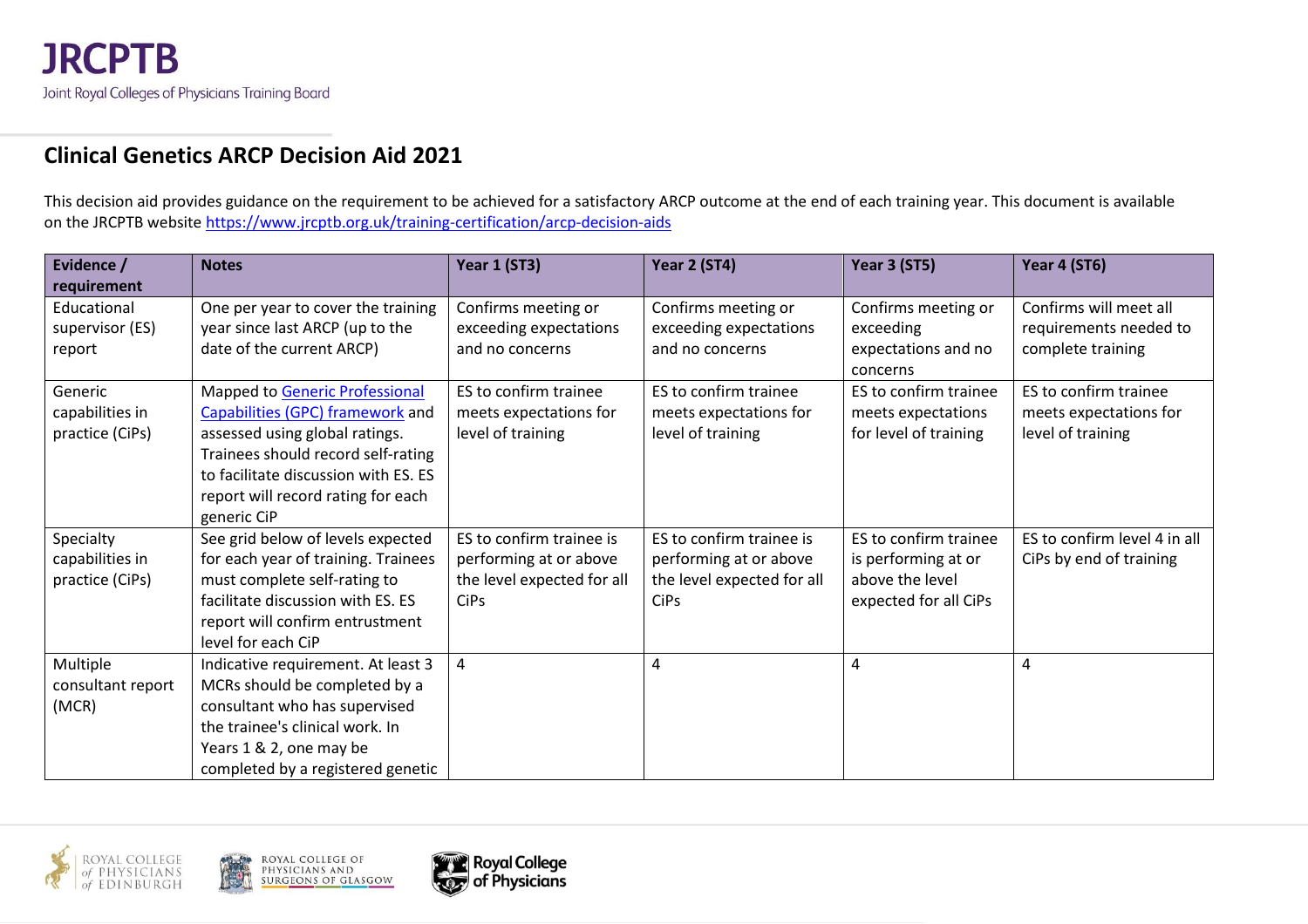

| Evidence /             | <b>Notes</b>                      | <b>Year 1 (ST3)</b> | Year 2 (ST4)              | <b>Year 3 (ST5)</b>      | Year 4 (ST6)                 |
|------------------------|-----------------------------------|---------------------|---------------------------|--------------------------|------------------------------|
| requirement            |                                   |                     |                           |                          |                              |
|                        | counsellor (Band 8 or above) who  |                     |                           |                          |                              |
|                        | is familiar with the trainee's    |                     |                           |                          |                              |
|                        | clinical work.                    |                     |                           |                          |                              |
| Multi-source           | Minimum of 12 raters including 3  | $\mathbf{1}$        | $\mathbf{1}$              | $\mathbf{1}$             | $\mathbf 1$                  |
| feedback (MSF)         | consultants and a mixture of      |                     |                           |                          |                              |
|                        | other staff (medical and non-     |                     |                           |                          |                              |
|                        | medical). MSF report must be      |                     |                           |                          |                              |
|                        | released by the ES and feedback   |                     |                           |                          |                              |
|                        | discussed with the trainee before |                     |                           |                          |                              |
|                        | the ARCP. If significant concerns |                     |                           |                          |                              |
|                        | are raised then arrangements      |                     |                           |                          |                              |
|                        | should be made for a repeat MSF   |                     |                           |                          |                              |
| Supervised             | Indicative requirement to be      | 4 CbD and 4 miniCEX | 4 CbD and 4 miniCEX       | 4 CbD and 4 miniCEX      | 4 CbD and 4 miniCEX          |
| <b>Learning Events</b> | carried out by consultants.       |                     |                           |                          |                              |
| (SLES):                | Trainees are encouraged to        |                     |                           |                          |                              |
|                        | undertake more and supervisors    |                     |                           |                          |                              |
| Case-based             | may require additional SLEs if    |                     |                           |                          |                              |
| discussion (CbD)       | concerns are identified. SLEs     |                     |                           |                          |                              |
| and/or mini-           | should be undertaken throughout   |                     |                           |                          |                              |
| clinical evaluation    | the training year by a range of   |                     |                           |                          |                              |
| exercise (mini-        | assessors. Structured feedback    |                     |                           |                          |                              |
| CEX)                   | should be given to aid the        |                     |                           |                          |                              |
|                        | trainee's personal development    |                     |                           |                          |                              |
|                        | and reflected on by the trainee   |                     |                           |                          |                              |
| <b>KBA Clinical</b>    |                                   |                     | Attempt/Pass KBA Clinical | Attempt/Pass KBA         | <b>KBA Clinical Genetics</b> |
| Genetics               |                                   |                     | Genetics                  | <b>Clinical Genetics</b> | obtained in order to gain    |
|                        |                                   |                     |                           |                          | <b>CCT</b>                   |





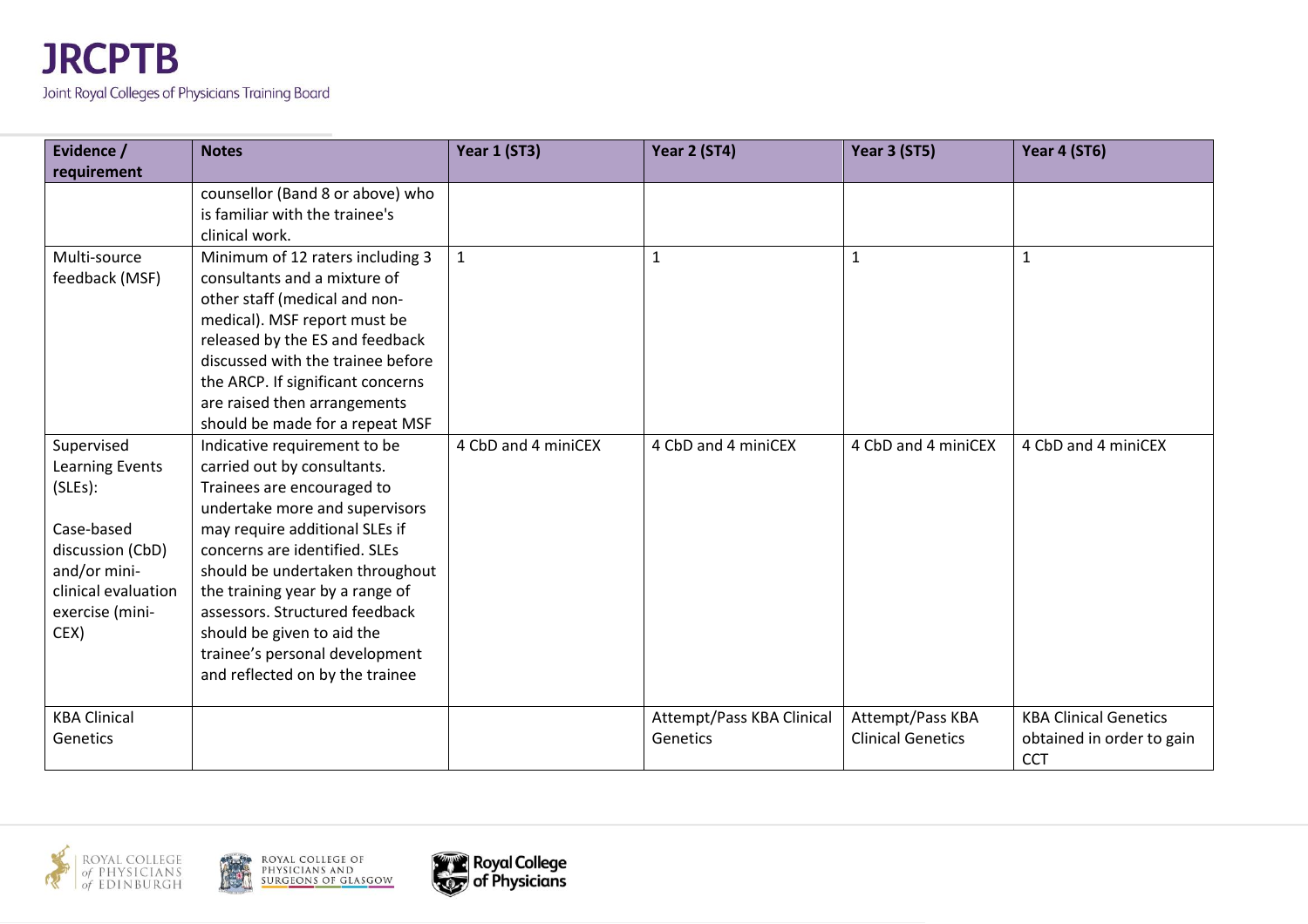

| Evidence /            | <b>Notes</b>                         | Year 1 (ST3)              | Year 2 (ST4)              | <b>Year 3 (ST5)</b>             | Year 4 (ST6)               |
|-----------------------|--------------------------------------|---------------------------|---------------------------|---------------------------------|----------------------------|
| requirement           |                                      |                           |                           |                                 |                            |
| <b>Patient Survey</b> |                                      |                           | 1                         |                                 | 1                          |
| Adult life support    |                                      | Valid                     | Valid                     | Valid                           | Valid                      |
| and paediatric life   |                                      |                           |                           |                                 |                            |
| support (basic))      |                                      |                           |                           |                                 |                            |
|                       |                                      |                           |                           |                                 |                            |
| Quality               | Project to be assessed with          | Evidence of participation | Evidence of participation | Evidence of                     | Satisfactory portfolio of  |
| improvement (QI)      | quality improvement project tool     | in audit                  | in audit                  | completion of an                | audit involvement          |
| project               | (QIPAT)                              |                           |                           | audit with major                |                            |
|                       |                                      |                           |                           | involvement in                  |                            |
|                       |                                      |                           |                           | design,                         |                            |
|                       |                                      |                           |                           | implementation,<br>analysis and |                            |
|                       |                                      |                           |                           | recommendations                 |                            |
| <b>Teaching</b>       | Indicative requirement of hours      | Evidence of participation | Evidence of participation | Evidence of                     | Portfolio of evidence of   |
| attendance            | per training year to be specified at | in teaching of medical    | in teaching of medical    | participation in                | ongoing evaluated          |
|                       | induction                            | students, junior doctors, | students, junior doctors, | teaching. Evidence of           | participation in teaching. |
|                       |                                      | counsellors and other     | counsellors and other     | understanding of the            |                            |
|                       |                                      | HP's                      | HP's                      | principles of adult             |                            |
|                       |                                      | Assessed by T.O.          |                           | education which may             |                            |
|                       |                                      |                           |                           | include attendance at           |                            |
|                       |                                      |                           |                           | a relevant course or            |                            |
|                       |                                      |                           |                           | reflective entries              |                            |
|                       |                                      |                           |                           | regarding relevant              |                            |
|                       |                                      |                           |                           | online learning.                |                            |
|                       |                                      |                           |                           | Assessed by T.O.                |                            |
|                       |                                      |                           |                           |                                 |                            |
| Clinical Activity,    | Many new consultant roles will       | 150-200 indicative        | 200-250 indicative        | 200-250 indicative              | 250-300 indicative         |
| genetics              | require practice in a broad area of  |                           |                           |                                 |                            |



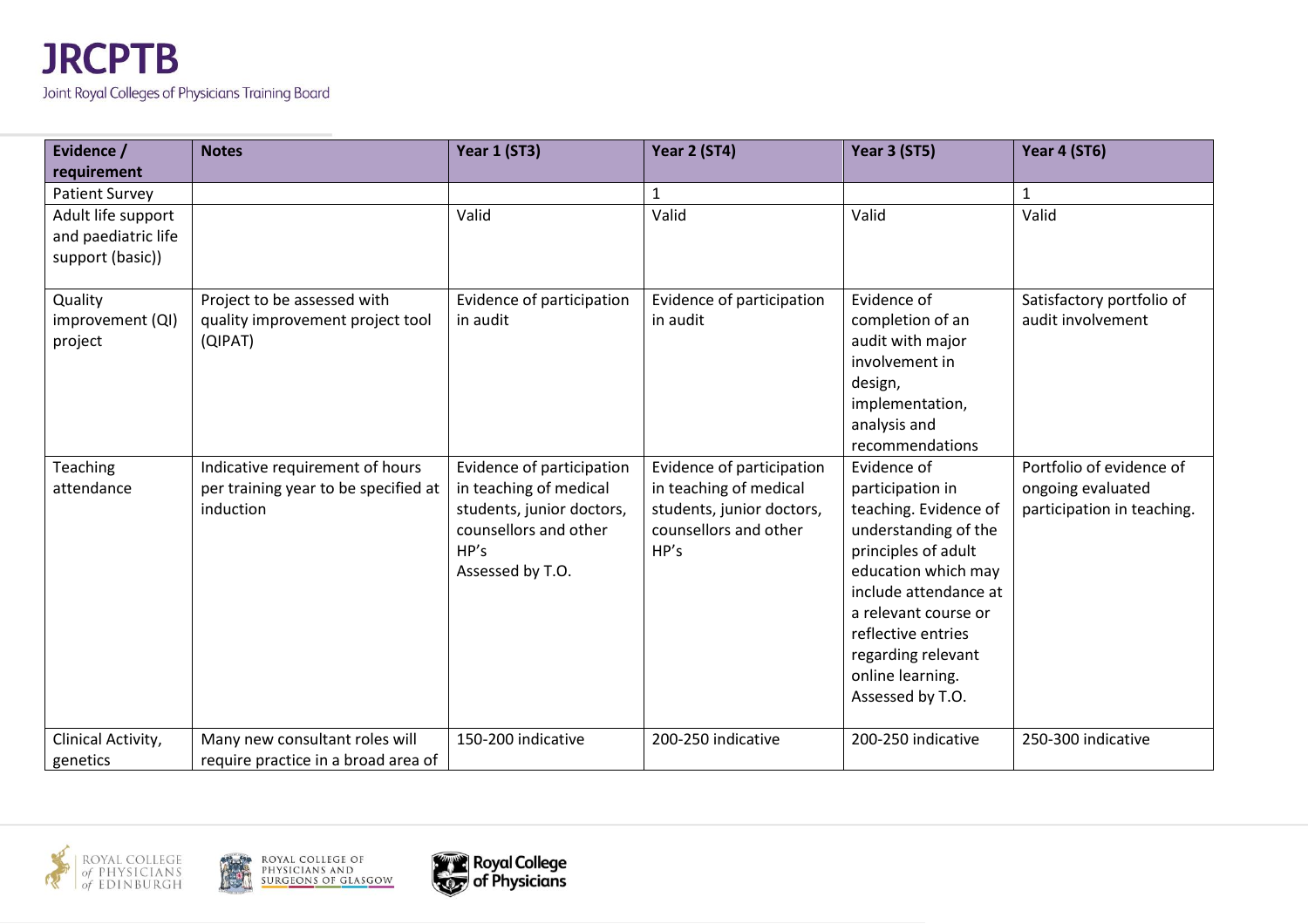| Evidence /      | <b>Notes</b>                           | Year 1 (ST3)                | Year 2 (ST4)                | Year 3 (ST5)          | Year 4 (ST6)               |  |
|-----------------|----------------------------------------|-----------------------------|-----------------------------|-----------------------|----------------------------|--|
| requirement     |                                        |                             |                             |                       |                            |  |
| consultations ( | clinical genetics and it is vital that | (Trainees may wish to       | (Trainees may wish to       |                       | which may include          |  |
| outpatient and  | both general and cancer genetics       | count some consultations    | count some consultations    |                       | attendance at a relevant   |  |
| inpatient and   | have recent experience.                | that were observed if       | that were observed if       |                       | course or reflective       |  |
| complex MDT     |                                        | these provided              | these provided significant  |                       | entries regarding relevant |  |
| discussions)    |                                        | significant learning)       | learning)                   |                       | online learning.           |  |
| Research        |                                        | <b>Evidence of critical</b> | <b>Evidence of critical</b> | Evidence of           | Satisfactory academic      |  |
|                 |                                        | thinking around relevant    | thinking around relevant    | developing research   | portfolio with evidence of |  |
|                 |                                        | research questions.         | research questions.         | competence through    | research competence.       |  |
|                 |                                        |                             |                             | participation in      | This could include a       |  |
|                 |                                        |                             |                             | research studies,     | completed study with       |  |
|                 |                                        |                             |                             | critical reviews,     | presentations,             |  |
|                 |                                        |                             |                             | presentations or      | publication, a completed   |  |
|                 |                                        |                             |                             | participation in      | higher degree with a       |  |
|                 |                                        |                             |                             | courses               | research component or a    |  |
|                 |                                        |                             |                             |                       | research degree (MD or     |  |
|                 |                                        |                             |                             |                       | PhD).                      |  |
| Management      |                                        | Involvement in some         | Involvement in some         | Awareness of          | Evidence of                |  |
|                 |                                        | aspects of management       | aspects of management       | managerial structures | understanding of           |  |
|                 |                                        | systems: examples may       | systems: examples may       | within the NHS,       | managerial structures      |  |
|                 |                                        | include responsibility for  | include responsibility for  | which may include     | which may include          |  |
|                 |                                        | rotas, ward rounds or       | rotas, ward rounds or       | attendance at         | attendance at relevant     |  |
|                 |                                        | teaching sessions.          | teaching sessions.          | relevant courses or   | courses or reflective      |  |
|                 |                                        |                             |                             | participation in      | entries regarding relevant |  |
|                 |                                        |                             |                             | relevant local        | managerial activities.     |  |
|                 |                                        |                             |                             | management            |                            |  |
|                 |                                        |                             |                             | meetings              |                            |  |





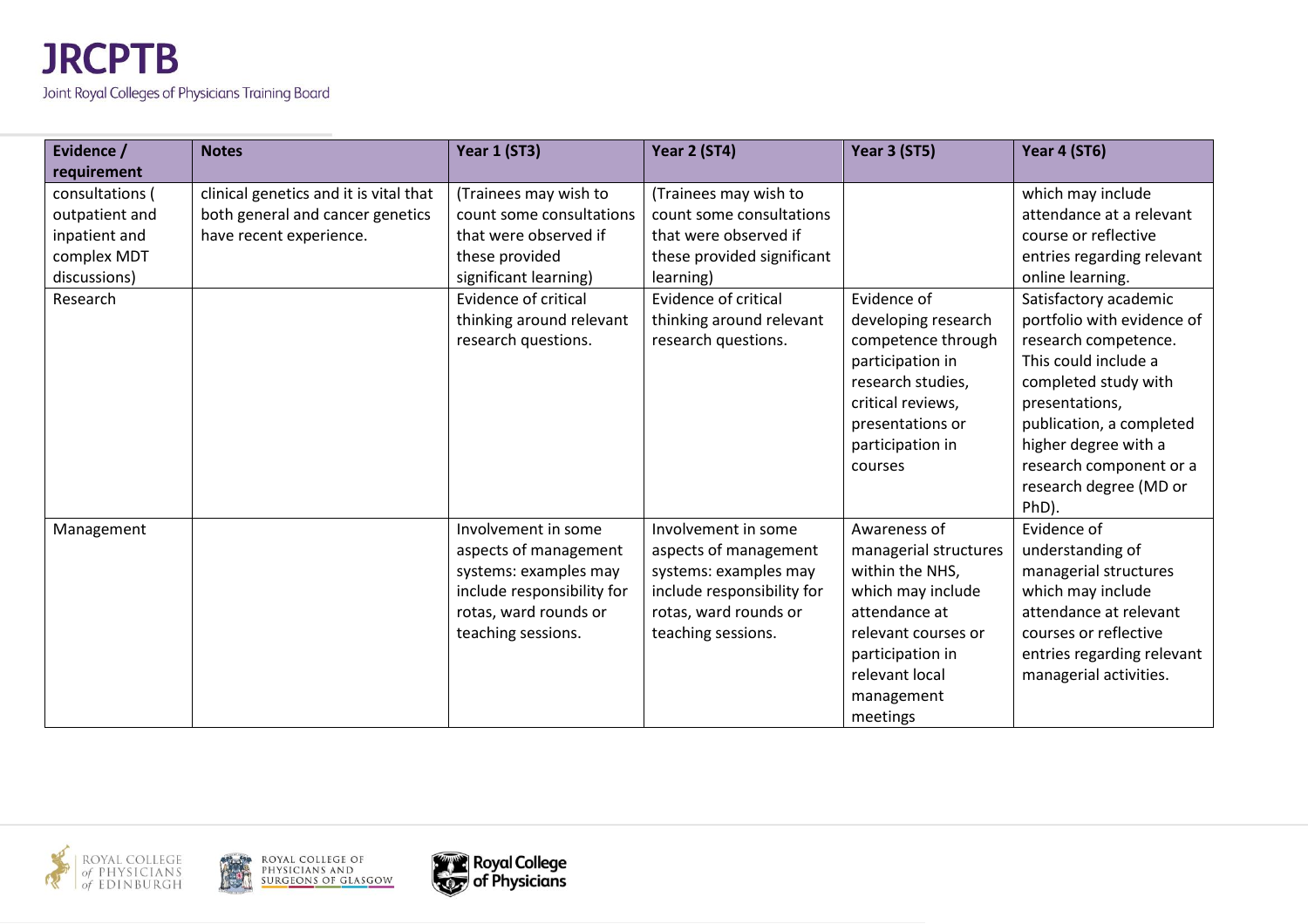